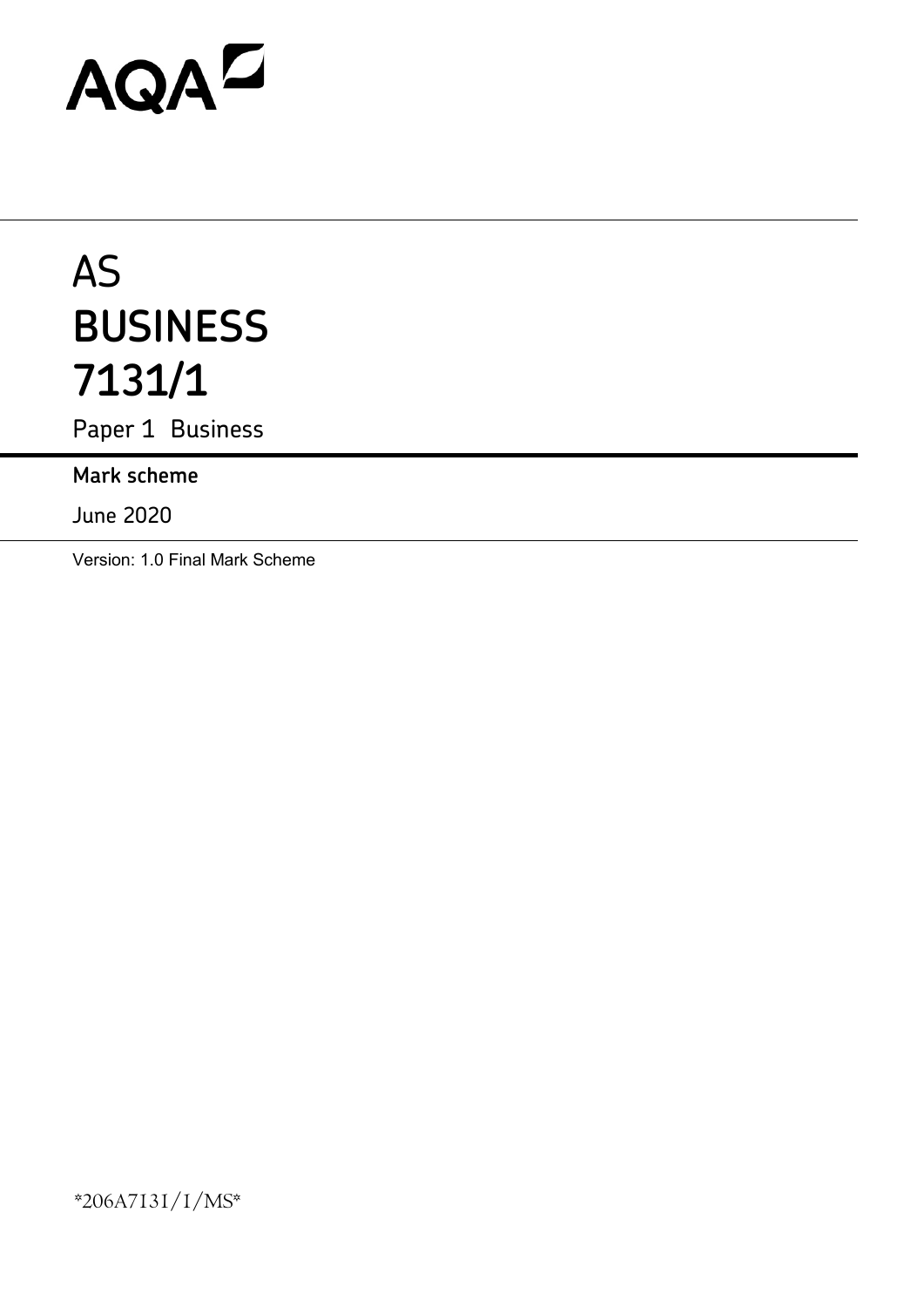Mark schemes are prepared by the Lead Assessment Writer and considered, together with the relevant questions, by a panel of subject teachers. This mark scheme includes any amendments made at the standardisation events which all associates participate in and is the scheme which was used by them in this examination. The standardisation process ensures that the mark scheme covers the students' responses to questions and that every associate understands and applies it in the same correct way. As preparation for standardisation each associate analyses a number of students' scripts. Alternative answers not already covered by the mark scheme are discussed and legislated for. If, after the standardisation process, associates encounter unusual answers which have not been raised they are required to refer these to the Lead Examiner.

It must be stressed that a mark scheme is a working document, in many cases further developed and expanded on the basis of students' reactions to a particular paper. Assumptions about future mark schemes on the basis of one year's document should be avoided; whilst the guiding principles of assessment remain constant, details will change, depending on the content of a particular examination paper.

Further copies of this mark scheme are available from aqa.org.uk.

#### **Copyright information**

AQA retains the copyright on all its publications. However, registered schools/colleges for AQA are permitted to copy material from this booklet for their own internal use, with the following important exception: AQA cannot give permission to schools/colleges to photocopy any material that is acknowledged to a third party even for internal use within the centre.

Copyright © 2020 AQA and its licensors. All rights reserved.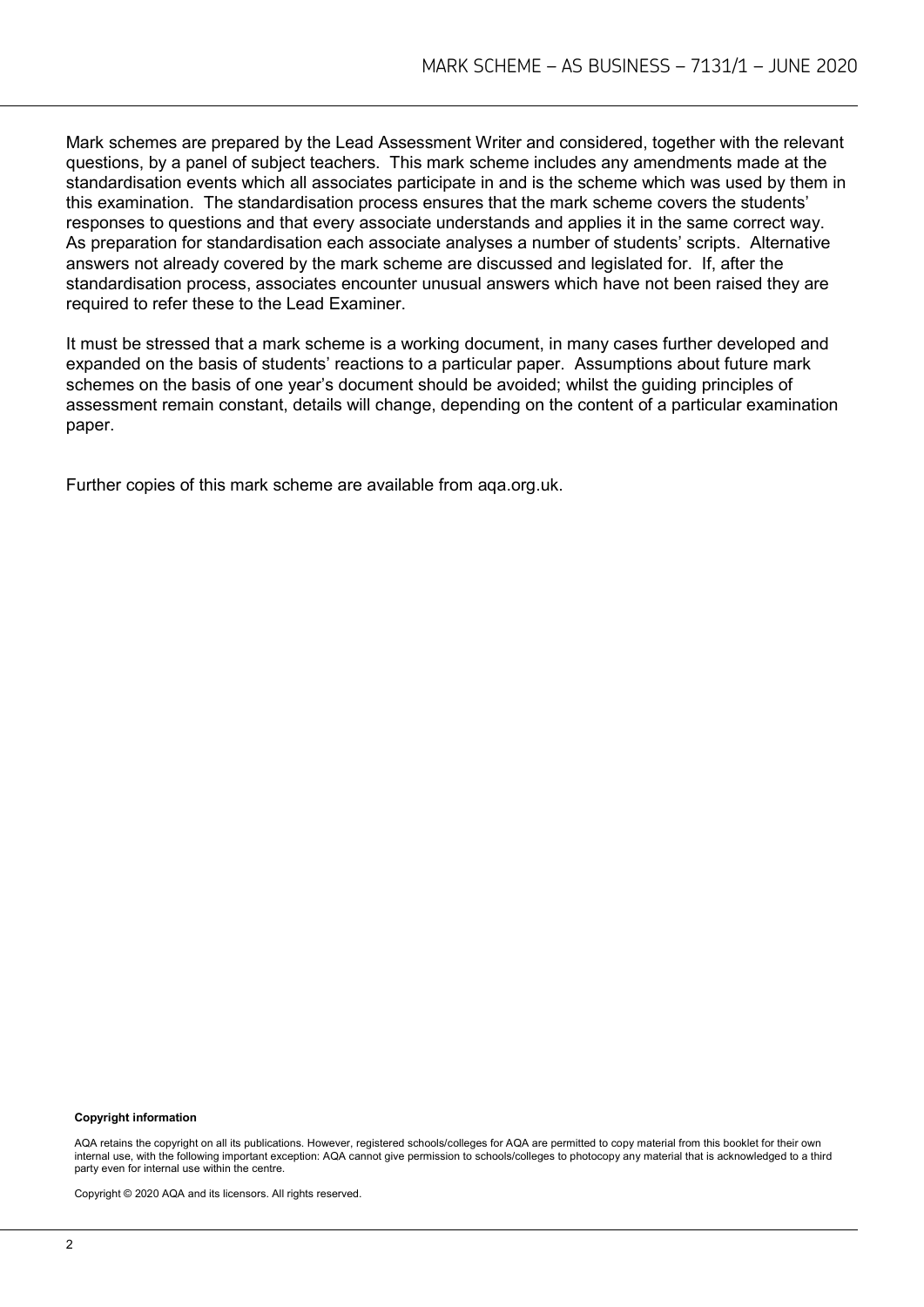# Level of response marking instructions

Level of response mark schemes are broken down into levels, each of which has a descriptor. The descriptor for the level shows the average performance for the level. There are marks in each level.

Before you apply the mark scheme to a student's answer read through the answer and annotate it (as instructed) to show the qualities that are being looked for. You can then apply the mark scheme.

# Step 1 Determine a level

Start at the lowest level of the mark scheme and use it as a ladder to see whether the answer meets the descriptor for that level. The descriptor for the level indicates the different qualities that might be seen in the student's answer for that level. If it meets the lowest level then go to the next one and decide if it meets this level, and so on, until you have a match between the level descriptor and the answer. With practice and familiarity you will find that for better answers you will be able to quickly skip through the lower levels of the mark scheme.

When assigning a level you should look at the overall quality of the answer and not look to pick holes in small and specific parts of the answer where the student has not performed quite as well as the rest. If the answer covers different aspects of different levels of the mark scheme you should use a best fit approach for defining the level and then use the variability of the response to help decide the mark within the level, ie if the response is predominantly level 3 with a small amount of level 4 material it would be placed in level 3 but be awarded a mark near the top of the level because of the level 4 content.

# Step 2 Determine a mark

Once you have assigned a level you need to decide on the mark. The descriptors on how to allocate marks can help with this. The exemplar materials used during standardisation will help. There will be an answer in the standardising materials which will correspond with each level of the mark scheme. This answer will have been awarded a mark by the Lead Examiner. You can compare the student's answer with the example to determine if it is the same standard, better or worse than the example. You can then use this to allocate a mark for the answer based on the Lead Examiner's mark on the example.

You may well need to read back through the answer as you apply the mark scheme to clarify points and assure yourself that the level and the mark are appropriate.

Indicative content in the mark scheme is provided as a guide for examiners. It is not intended to be exhaustive and you must credit other valid points. Students do not have to cover all of the points mentioned in the Indicative content to reach the highest level of the mark scheme.

An answer which contains nothing of relevance to the question must be awarded no marks.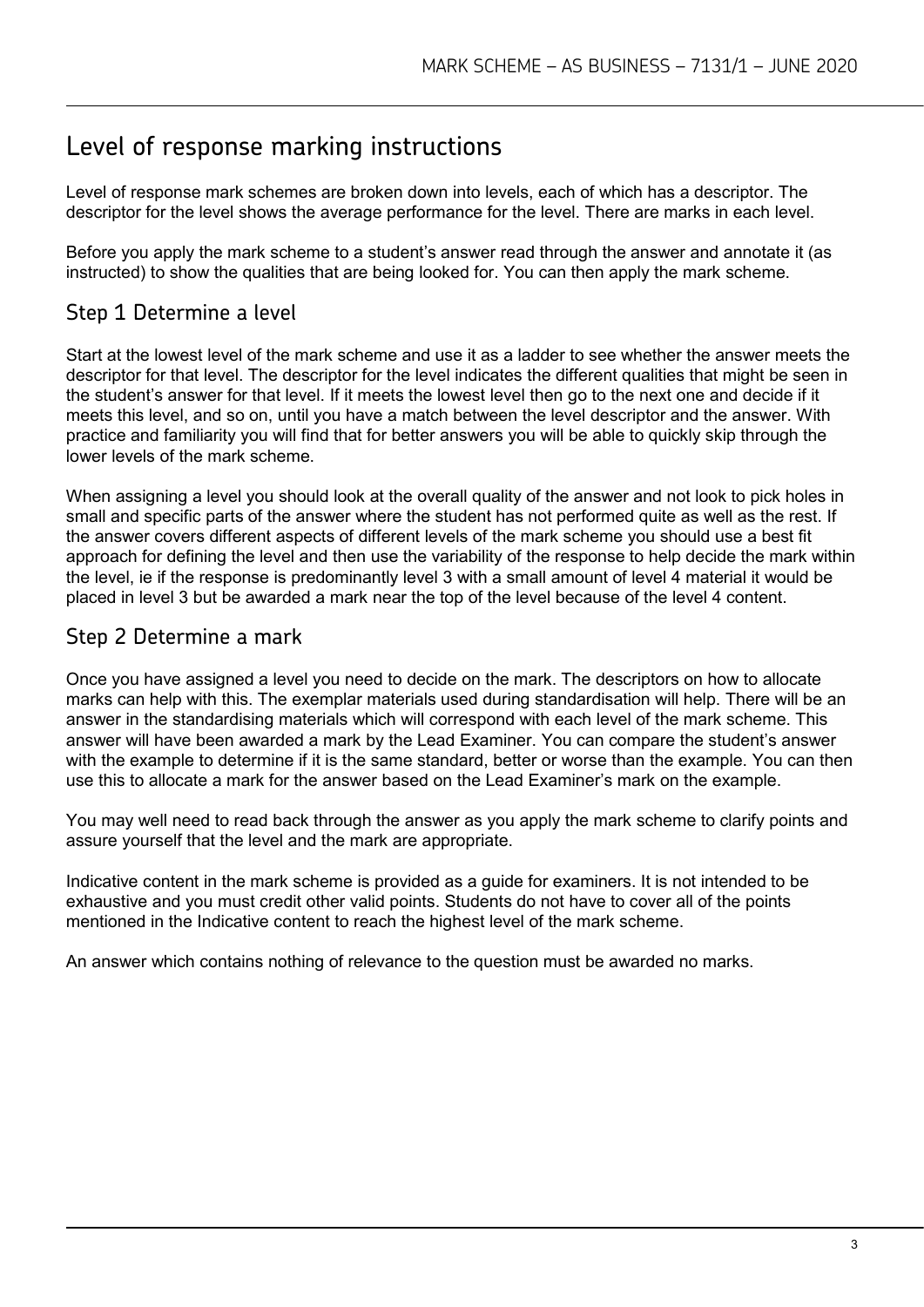# **Marking guidance**

- Be clear on the focus of the question.
- Read the response as a whole; follow the flow of the argument as a whole.
- Remember that the indicative content provides possible lines of argument but there may be others that are equally valid. Be willing to credit other lines of argument.
- Annotate the script as you read in accordance with the instructions given at standardisation.
- Consider what it all adds up to, eg is this a good response? A reasonable one? A limited one? You are marking to the standard agreed at standardisation. Be careful of the standard you are marking at drifting when you have a big centre; refer back to standardisation scripts.
- Summarise your findings briefly at the end of the response. This will help you decide on the overall level and is helpful for others to understand the mark given, eg for an extended response well-argued but does not focus fully on the issue of long term feels as if it might be good rather than excellent. Make sure the comments fit with the level awarded: 'unbalanced and not comparing with alternative solutions' does not sound as if it is 'good'.
- Next to your comment put the level awarded, eg L4.
- If in doubt about an approach contact your Team Leader, do not make up your own rules because we must have a standardised approach across all marking.
- Be positive in your marking. Look to reward what is there.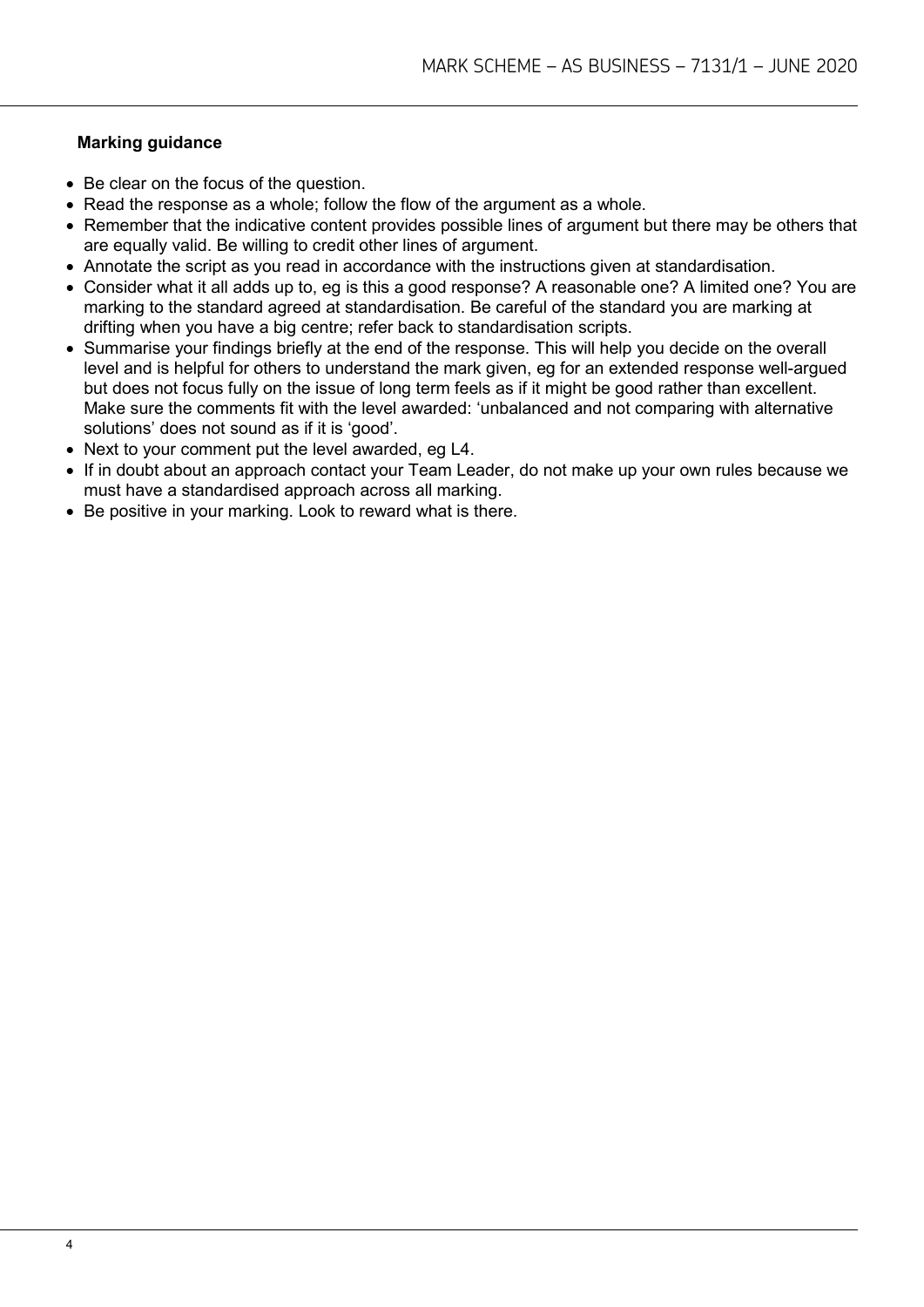# **Section A**

# **Total for this section: 10 marks**

| Question<br>number | <b>Answer</b> |
|--------------------|---------------|
| 1                  | $\mathsf C$   |
| $\overline{2}$     | B             |
| 3                  | $\mathsf C$   |
| 4                  | A             |
| 5                  | $\mathsf C$   |
| 6                  | A             |
| $\overline{7}$     | D             |
| 8                  | A             |
| 9                  | B             |
| 10                 | C             |

**(1 mark for each correct answer)**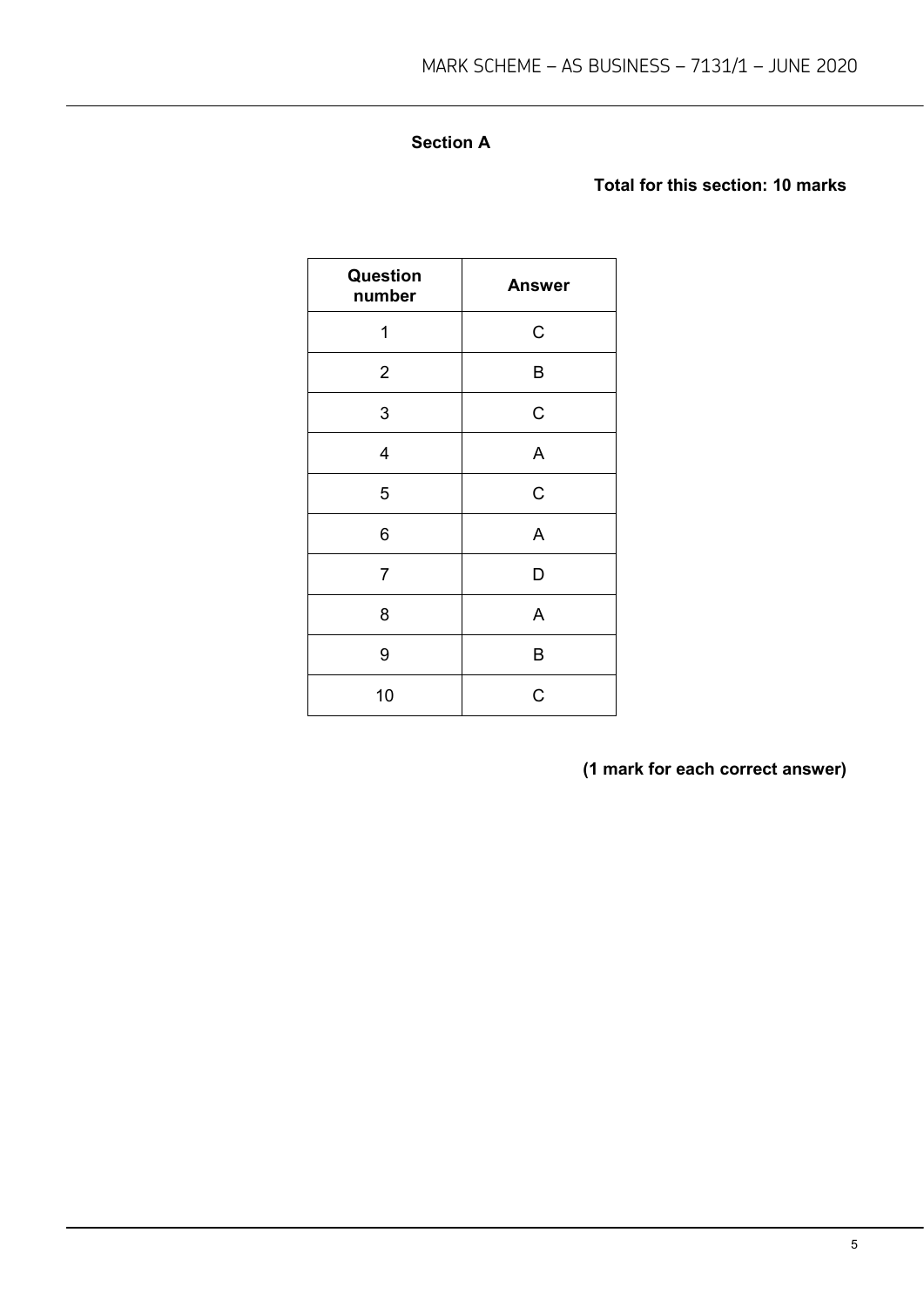# **Section B**

# **Total for this section: 20 marks**

**1 1** A business with a reputation for manufacturing a high-quality product has introduced piece-rate pay for its factory workers.

Explain **one** possible disadvantage to this business of using piece-rate pay.

**[4 marks]**

# **Marks for this question: AO1 = 2 and AO2 = 2**

| Level | The candidate will typically                                                                                            | <b>Marks</b> |
|-------|-------------------------------------------------------------------------------------------------------------------------|--------------|
|       | Provide a response that is well explained using knowledge and<br>understanding and is applied to the context.           |              |
|       | Provide a response that is explained using knowledge and understanding<br>and is applied to the context.                | $2 - 3$      |
|       | Demonstrates some knowledge and understanding but the explanation is<br>limited and lacking application to the context. |              |

# **The demands of the question are:**

• explain one disadvantage of piece-rate pay to a manufacturing business producing high quality products.

# **Indicative content:**

If piece-rate pay is used it will lead to workers being focused more on the amount of production they can manage. This in turn is likely to lead to an increase in speed of manufacturer rather than a focus on quality, this could harm the reputation of the luxury product if more faults occur and in turn lead to loss of reputation or sales.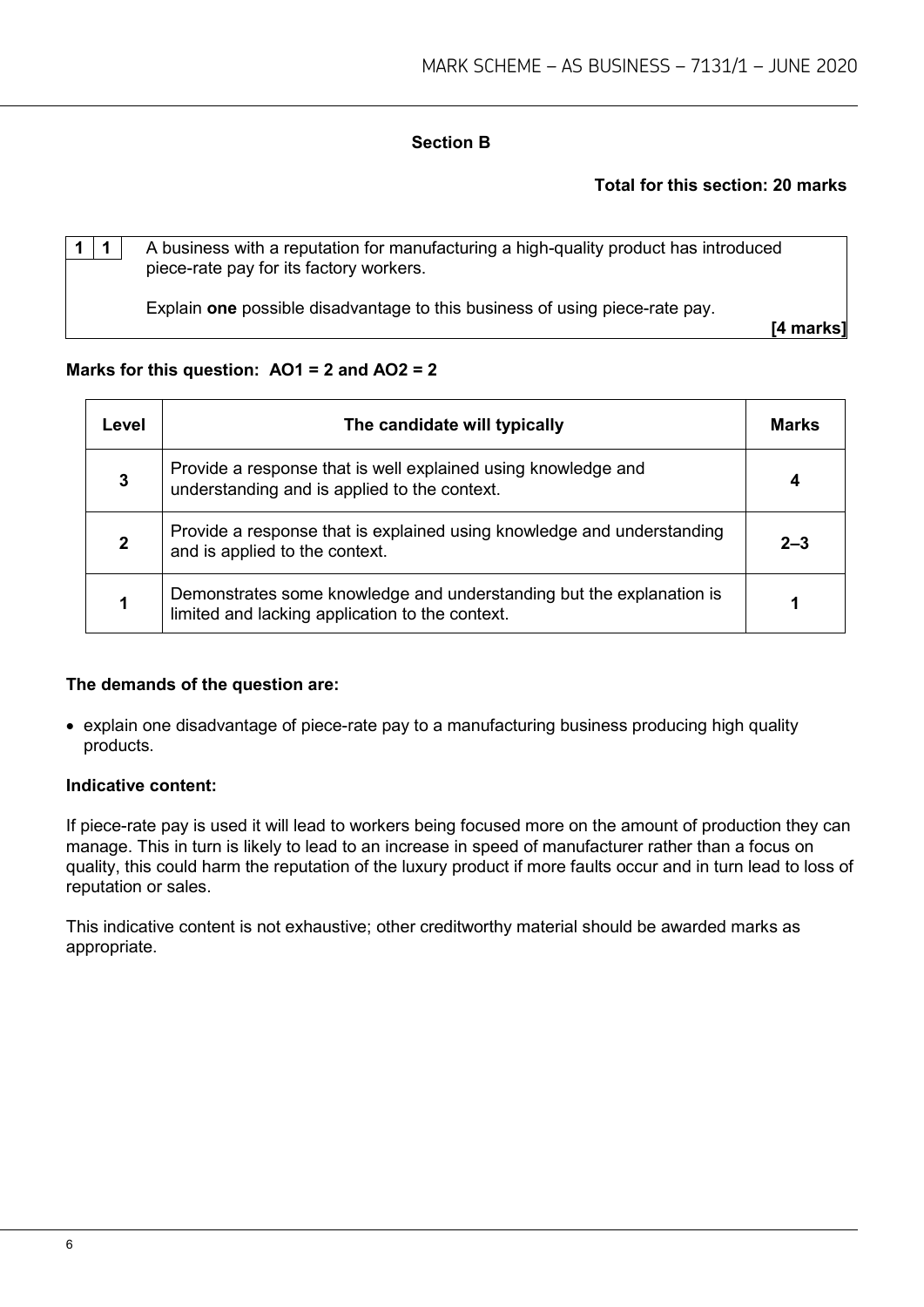| $\mathbf{2}$ | The following data applies to a business: |                    |                 |           |
|--------------|-------------------------------------------|--------------------|-----------------|-----------|
|              |                                           | <b>Fixed costs</b> | £1.5 million    |           |
|              |                                           | <b>Total costs</b> | £6 million      |           |
|              |                                           | Output             | 2 million units |           |
|              |                                           | Profit             | £3 million      |           |
|              | Calculate the selling price per unit.     |                    |                 | [3 marks] |

# **Marks for this question: AO1 = 1 and AO2 = 2**

# **The demands of the question are:**

• calculate the selling price per unit for the given example.

# **Indicative content:**

Answer = £4.50 per unit (**3 marks**)

Broken down as follows:

Total revenue = £3 million + £6 million = £9 million (**1 mark**) Selling price per item = £9 million/2 million units  $(1 \text{ mark}) = £4.50$   $(1 \text{ mark})$ 

Alternative methods can be credited.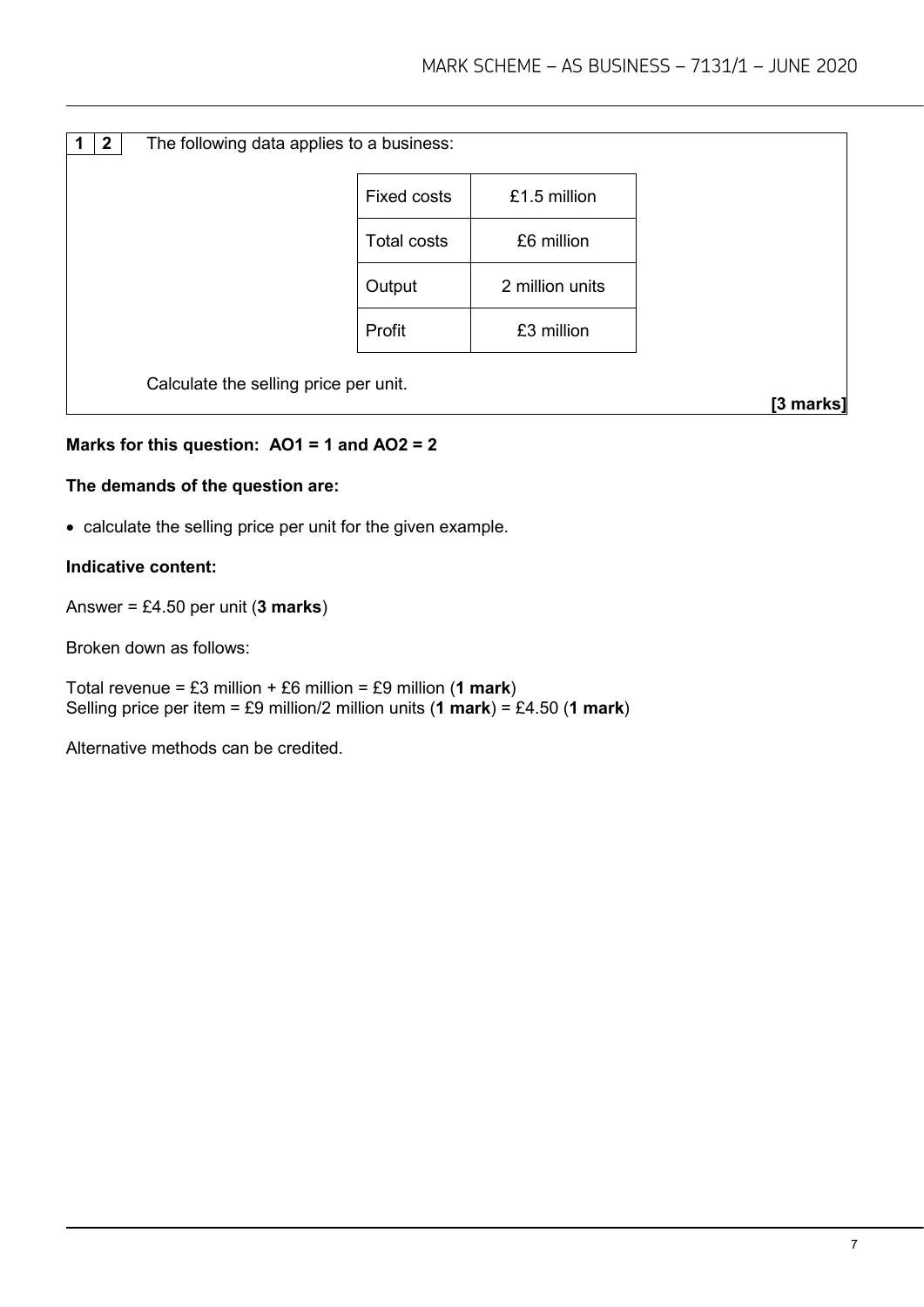**1 3** A family-owned private limited company is planning an expansion.

Explain **one** disadvantage to the shareholders of this business of selling shares to finance this expansion.

**[4 marks]**

# **Marks for this question: AO1 = 2 and AO2 = 2**

| Level | The candidate will typically:                                                                                           | <b>Marks</b> |
|-------|-------------------------------------------------------------------------------------------------------------------------|--------------|
|       | Provide a response that is well explained using knowledge and<br>understanding and is applied to the context.           |              |
| 2     | Provide a reasonable explanation using knowledge and understanding and<br>with some application to the context.         | $2 - 3$      |
|       | Demonstrates some knowledge and understanding but the explanation is<br>limited and lacking application to the context. |              |

# **The demands of the question are:**

• explain one disadvantage of selling shares to raise finance to a family-owned private limited company.

# **Indicative content:**

- selling shares as a method of raising finance is likely to mean that you have new owners being involved who could take some of the control of the business, in a family-run business this could lead to loss of tradition and arguments and disputes within the family
- selling shares as a method of raising finance could dilute the ownership of those already involved in the business and devalue their share.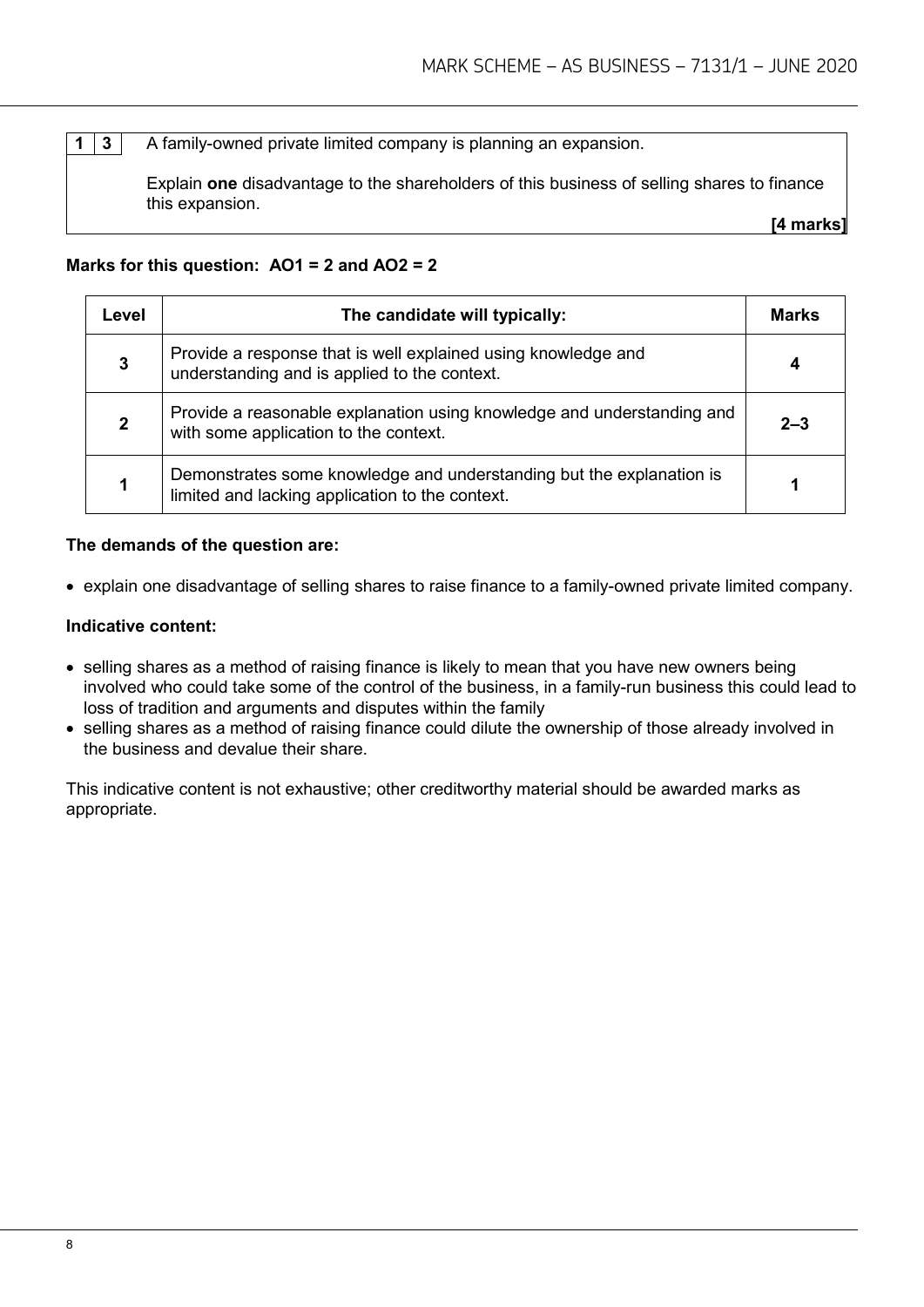**1** | **4** | A business budgeted its labour costs to be £4 million for 2019. It recorded an adverse variance of £2 million on this budget.

Explain **one** action the business managers might take in these circumstances.

**[4 marks]**

# **Marks for this question: AO1 = 2 and AO2 = 2**

| Level | The candidate will typically:                                                                                           | <b>Marks</b> |
|-------|-------------------------------------------------------------------------------------------------------------------------|--------------|
|       | Provide a response that is well explained using knowledge and<br>understanding and is applied to the context.           |              |
|       | Provide a reasonable explanation using knowledge and understanding and<br>with some application to the context.         | $3 - 2$      |
|       | Demonstrates some knowledge and understanding but the explanation is<br>limited and lacking application to the context. |              |

# **The demands of the question are:**

• explain one action a business might take when labour costs rise adversely.

# **Indicative content:**

- as the labour cost has created an adverse variance there is a need for the business to manage its staff wages through renegotiation of contracts or redundancy. The costs need to be reduced if sales revenues are not increasing to improve profits
- a firm may be able to increase its labour productivity as costs of labour are higher to try and increase the production levels, which in turn may increase sales revenue and profits
- managers would need to investigate the cause of this variance and then take action to resolve it. It may be due to labour costs rising because of larger production and poor budget setting for example.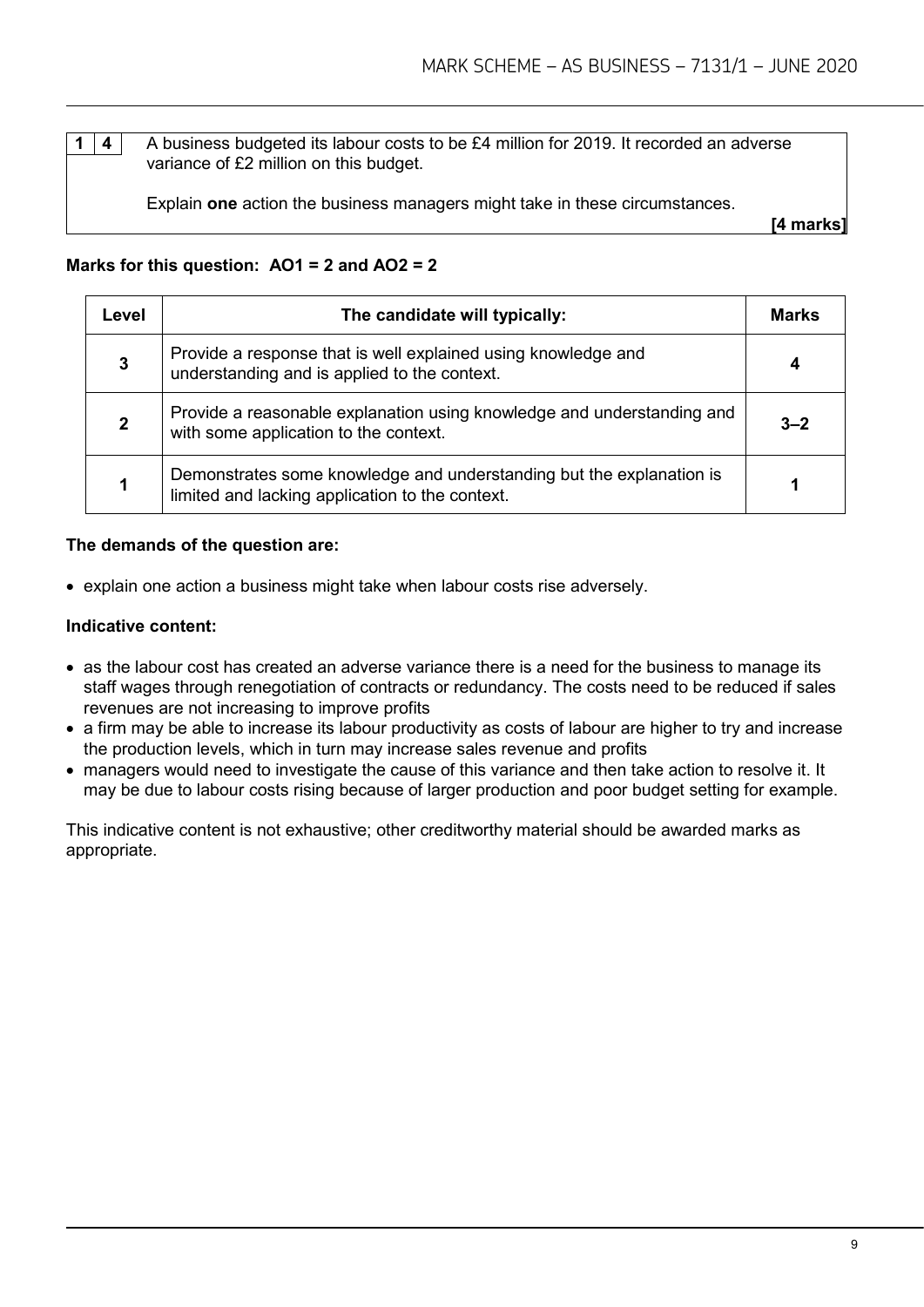**1 5** A business has a manager with a 'country club' style of management on the Blake Mouton grid. It replaces this manager with one who has a 'produce or perish' style.

> Analyse **one** impact this change could have on the motivation of the business's employees. **[5 marks]**

# **Marks for this question: AO1 = 1, AO2 = 2 and AO3 = 2**

| Level        | The student will typically demonstrate:                                                                                                                                                                                                                                                                                             |         |
|--------------|-------------------------------------------------------------------------------------------------------------------------------------------------------------------------------------------------------------------------------------------------------------------------------------------------------------------------------------|---------|
| 3            | A good response overall that focuses on many of the demands of the<br>question.<br>Provides an answer to the question set that:<br>• demonstrates a good knowledge and understanding of issues in the<br>question<br>• demonstrates analysis which is well-developed and is applied effectively<br>to the context.                  | 5       |
| $\mathbf{2}$ | A reasonable response overall that focuses on some of the demands<br>of the question.<br>Provides an answer to the question set that:<br>• demonstrates a reasonable knowledge and understanding of issues in the<br>question<br>• demonstrates analysis which is developed and is applied to the context.                          | $3 - 4$ |
| 1            | A limited response overall with limited focus on the demands of the<br>question.<br>Provides an answer to the question set that:<br>• demonstrates a limited knowledge and understanding of issues in the<br>question<br>• demonstrates analysis with little development and with mainly descriptive<br>application to the context. | $1 - 2$ |

# **The demands of the question are:**

• analyse one impact a change from a country club manager to task manager could have on motivation of employees.

# **Indicative content:**

- the less people-driven manager may demotivate workers within the established business as they feel less valued and their experience and expertise is taken more for granted
- the more task-driven manager may motivate some workers to produce at higher rates as they focus on the task in hand which they are already established and experienced at.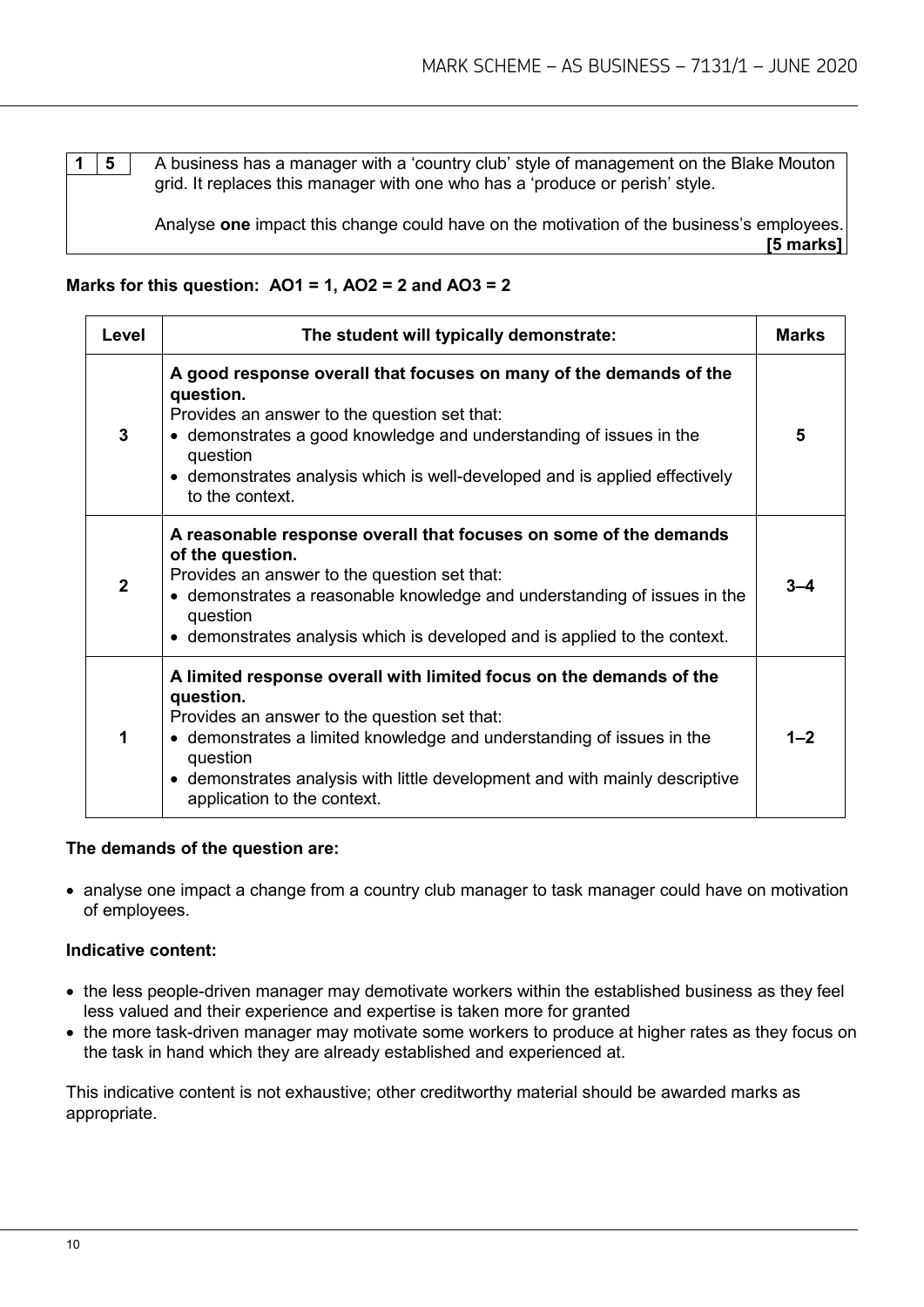# **Section C**

# **Total for this section: 50 marks**

**1** Analyse the marketing actions that Horizons Ltd could take to increase its revenue. **[9 marks]**

# **Marks for this question: AO1 = 3, AO2 = 3 and AO3 = 3**

| Level        | The student will typically demonstrate:                                                                                                                                                                                                                                                                                            | <b>Marks</b> |
|--------------|------------------------------------------------------------------------------------------------------------------------------------------------------------------------------------------------------------------------------------------------------------------------------------------------------------------------------------|--------------|
| 3            | A good response overall that focuses on many of the demands of the<br>question.<br>Provides an answer to the question set that:<br>• demonstrates a good knowledge and understanding of issues in the question<br>• demonstrates analysis which is well-developed and is applied effectively to<br>the context.                    | $7 - 9$      |
| $\mathbf{2}$ | A reasonable response overall that focuses on some of the demands of<br>the question.<br>Provides an answer to the question set that:<br>• demonstrates a reasonable knowledge and understanding of issues in the<br>question<br>• demonstrates analysis which is developed and is applied to the context.                         | 4-R          |
| 1            | A limited response overall with little focus on the demands of the<br>question.<br>Provides an answer to the question set that:<br>• demonstrates a limited knowledge and understanding of issues in the<br>question<br>• demonstrates analysis with little development and with mainly descriptive<br>application to the context. | $1 - 3$      |

# **The demands of the question are:**

• analyse the marketing actions Horizons could take to increase revenues.

# **Indicative content:**

- Yusuf needs to change the focus of the price as the low cost pricing does not fit with the price elasticity of –0.3. An increase in price is unlikely to have a significant impact on the volumes and therefore Yusuf would benefit from increased revenues by doing this
- Yusuf needs to consider the current use of the promotional budget. At present the print advertising budget has very little impact on the sales that he can generate and it is clear that there is a stronger correlation to sales with the social media budget. By moving around £15 000-£20 000 of the budget across he could get the best results from both
- at present the print advertising budget has very little impact above £20 000 on the sales that he can generate and it is clear that there is a stronger correlation to sales with the social media budget until £30 000.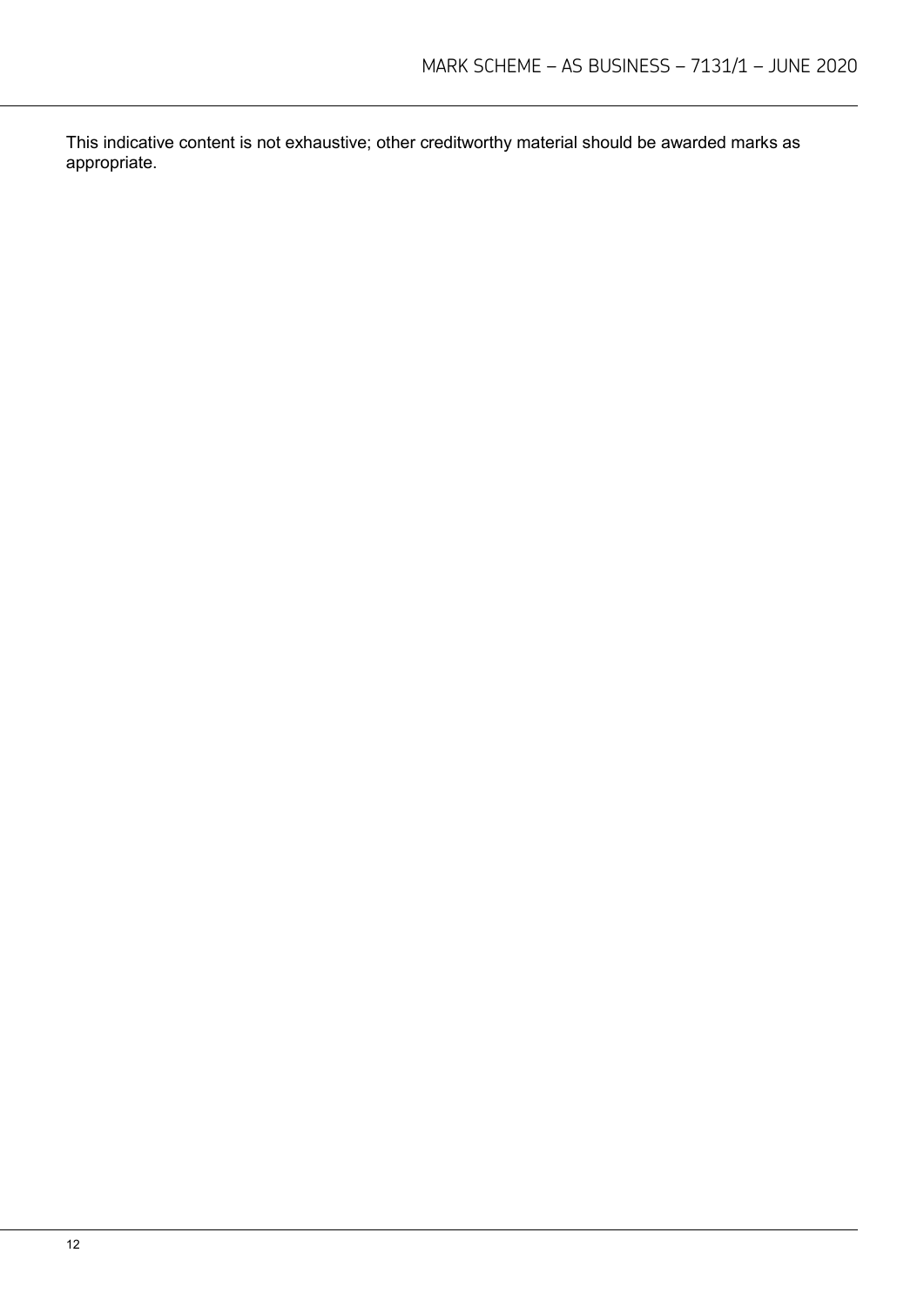answer.

**16 . 2** Yusuf is considering the consultant's plan for a new organisational design at Horizons Ltd. Do you think it would be a good idea for Yusuf to adopt this plan? Justify your

**[16 marks]**

# **Marks for this question: AO1 = 4, AO2 = 2, AO3 = 4 and AO4 = 6**

| Level       | The candidate will typically demonstrate:                                                                                                                                                                                                                                                                                                                                                                                                                                                                                                                                                                                          |           |  |
|-------------|------------------------------------------------------------------------------------------------------------------------------------------------------------------------------------------------------------------------------------------------------------------------------------------------------------------------------------------------------------------------------------------------------------------------------------------------------------------------------------------------------------------------------------------------------------------------------------------------------------------------------------|-----------|--|
| 4           | An excellent response overall that is fully focused on the demands of the<br>question.<br>Provides an answer to the question set that:<br>• demonstrates a depth and range of knowledge and understanding that is<br>precise and well selected in relation to issues in the question<br>• demonstrates analysis throughout which is well-developed, is applied<br>effectively to the context and considers a balanced range of the issues in the<br>question<br>• makes judgements or provides solutions which are built effectively on<br>analysis, show balance and have a clear focus on the question as a whole<br>throughout. | $13 - 16$ |  |
| 3           | A good response overall that focuses on many of the demands of the<br>question.<br>Provides an answer to the question set that:<br>• demonstrates a depth and range of knowledge and understanding of issues<br>in the question<br>• demonstrates analysis that is well-developed, applied effectively to the<br>context and considers a range of issues in the question<br>• makes judgements or provides solutions which are built on analysis, show<br>balance and address the question as a whole.                                                                                                                             | $9 - 12$  |  |
| $\mathbf 2$ | A reasonable response overall that focuses on some of the demands of<br>the question.<br>Provides an answer to the question set that:<br>• demonstrates a limited knowledge and understanding of a range of issues in<br>the question or a good knowledge and understanding of relatively few issues<br>in the question<br>• demonstrate analysis which is developed, applied to the context and<br>considers some of the issues in the question<br>• makes judgements or provides solutions which are built on analysis, but lack<br>balance and are not fully focused on the question as a whole.                                | $5 - 8$   |  |
| 1           | A limited response overall with little focus on the demands of the<br>question.<br>Provides an answer to the question set that:<br>• demonstrates a limited range and depth of knowledge and understanding of<br>issues in the question<br>• demonstrate analysis with little development, mainly descriptive application<br>to the context and considers a limited number of issues in the question<br>• makes judgements or proposes solutions which have limited links to analysis<br>or limited focused on the question as a whole.                                                                                            | 1-4       |  |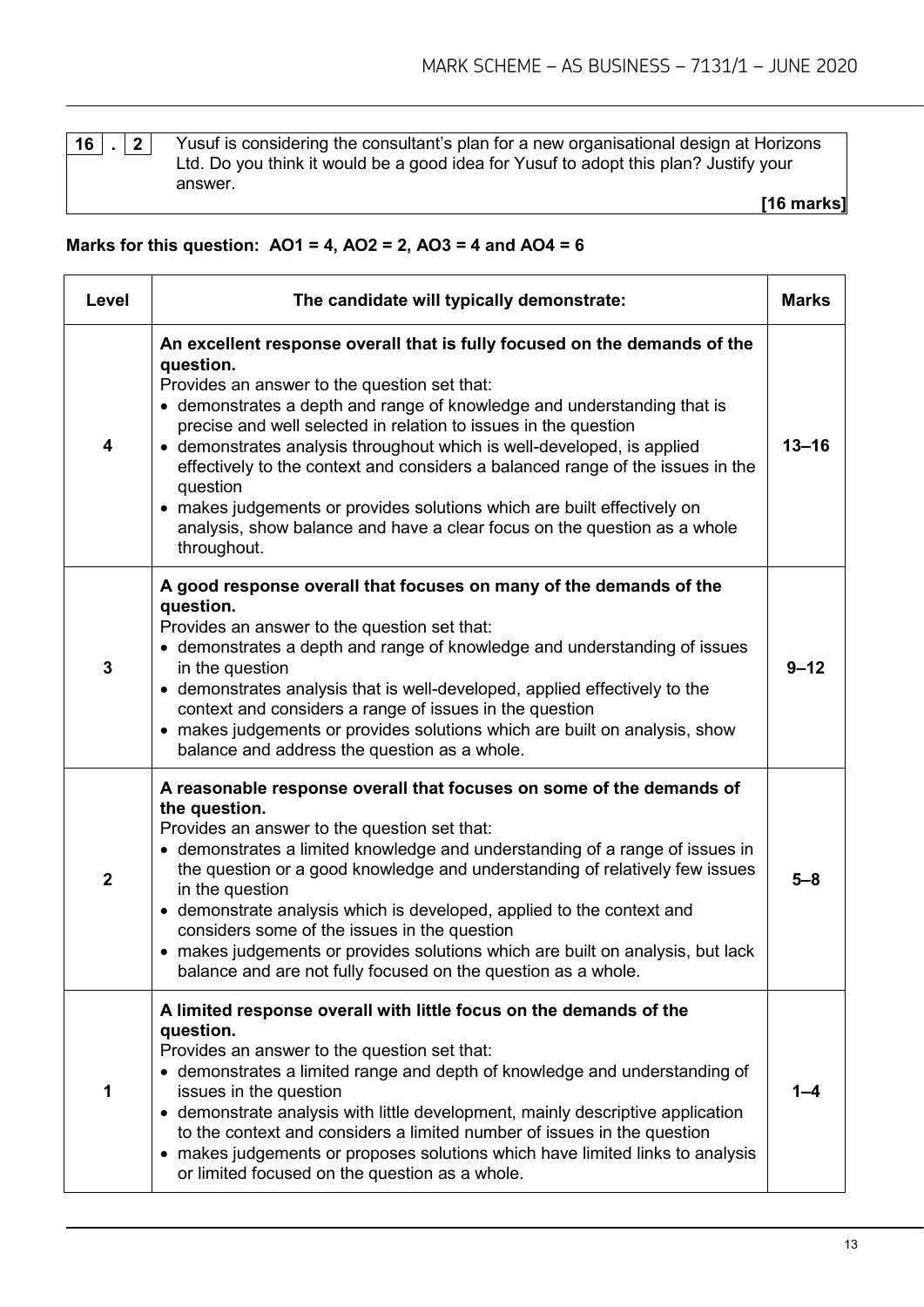# **The demands of the question are:**

• making a decision about whether the consultant's plan would be a good decision for the business.

# **Indicative content:**

- there is evidence that Yusuf is working too hard and needs support. Line managers would assist him in reducing the number of decisions he has to make and reduce his working hours which could be very important. This would reduce the health concerns he has and allow the business to continue to grow
- Yusuf is very talented in his role and believes his decisions have made the business more successful. It may be that line managers may not be able to make similar decisions so it would be high risk. The decisions can be costly as profit margins are squeezed so Yusuf may be protective over handing these over
- the current workers are highly experienced but generally quite under utilised. It is likely that they have the necessary skills to at least make some of these decisions which Yusuf can allow to lighten his burden. It may not be useful to Yusuf to recruit externally given the cost this would have
- the morale and productivity rate is concerning and Yusuf appears to not be handing his staff any responsibility – he needs this rate to rise and giving more responsibility would ultimately help this so internal recruitment rather than external may be more useful
- the cost of recruiting external staff is high and Yusuf does not want to spend on this given his margins are already tight so internal recruitment may make more sense.

# **Evaluation:**

Factors identified as above but also other factors that may play a part too like the need for very experienced staff to feel valued and the fact that Yusuf needs to consider his health and workload. He cannot continue to make all decisions if he wants to expand and if he promotes good, well qualified staff to line manage then the business will be able to continue to expand and he can have a work-life balance. The plan makes some sense but the external recruitment does not. The business could cease altogether if he pushes himself too much.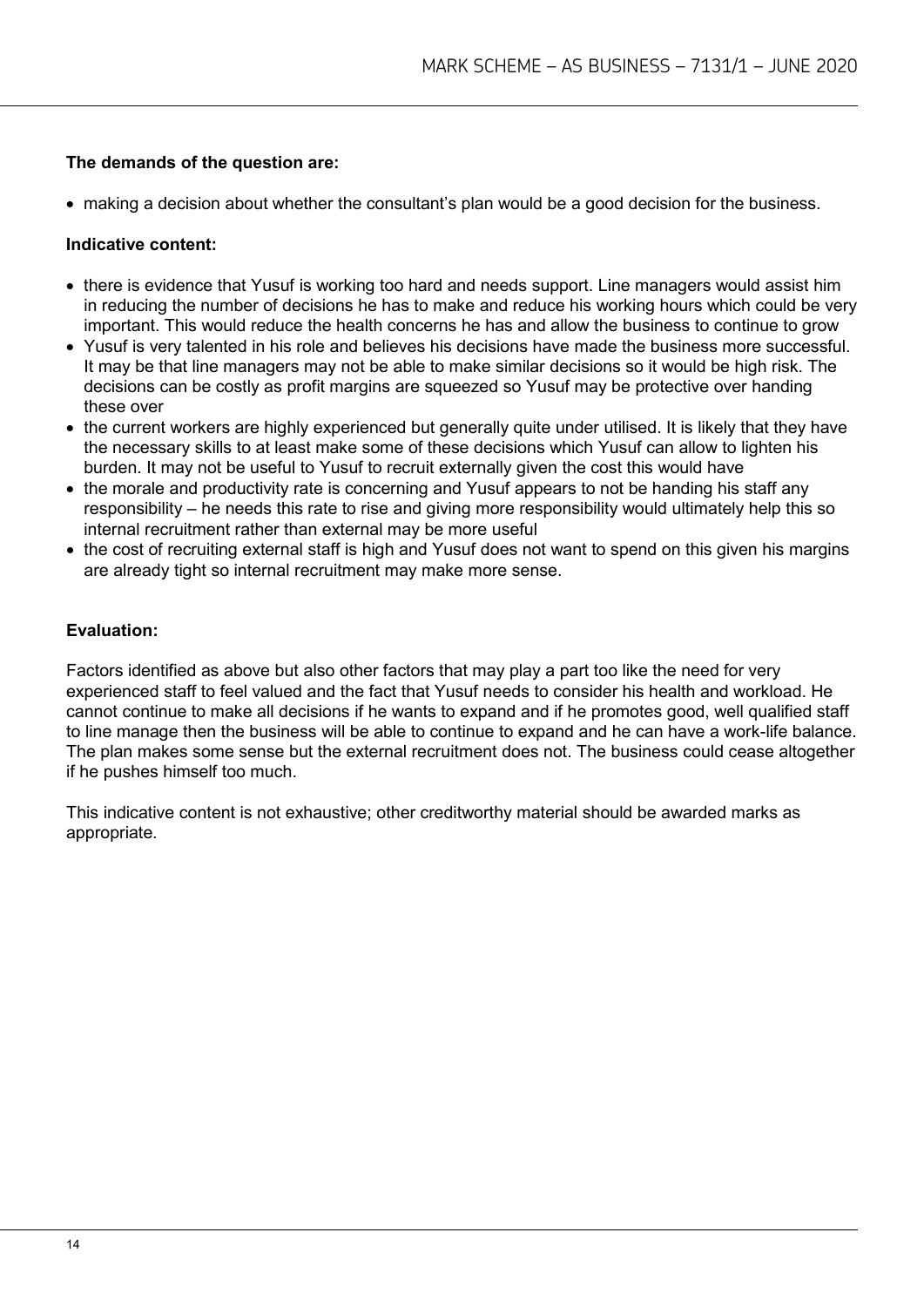**17 . 1** With reference to **Table 3**, analyse the ways in which changing supplier could improve Glade Ltd's profits.

#### **[9 marks]**

# **Marks for this question: AO1 = 3, AO2 = 3 and AO3 = 3**

| Level        | The student will typically demonstrate:                                                                                                                                                                                                                                                                                                       | <b>Marks</b> |
|--------------|-----------------------------------------------------------------------------------------------------------------------------------------------------------------------------------------------------------------------------------------------------------------------------------------------------------------------------------------------|--------------|
| 3            | A good response overall that focuses on many of the demands of the<br>question.<br>Provides an answer to the question set that:<br>• demonstrates a good knowledge and understanding of issues in the question<br>• demonstrates analysis which is well-developed and is applied effectively to<br>the context.                               | $7 - 9$      |
| $\mathbf{2}$ | A reasonable response overall that focuses on some of the demands of<br>the question.<br>Provides an answer to the question set that:<br>• demonstrates a reasonable knowledge and understanding of issues in the<br>question<br>demonstrates analysis which is developed and is applied to the context.                                      | 4-6          |
|              | A limited response overall with little focus on the demands of the<br>question.<br>Provides an answer to the question set that:<br>• demonstrates a limited knowledge and understanding of issues in the<br>question<br>demonstrates analysis with little development and with mainly descriptive<br>$\bullet$<br>application to the context. | $1 - 3$      |

# **The demands of the question are:**

• analyse the ways in which Glade Ltd changing suppliers will increase profits.

# **Indicative content:**

- Glade must consider the ethical and environmental impact of changing supplier as the current supplier is 70% recycled materials which would allow them to be a leading force in their industry. By switching to the new supplier this mission of being the leading producer of recycled product will be improved further and extend their market advantage. In the long term this could improve their sales figures and profits
- Glade must consider the capacity utilisation of these two suppliers. The new supplier would easily be able to manage with the expansion that Glade is planning on. However, the target of 3 years is a long way off so in time the existing supplier may be able to react over this time and is very close to being able to match their targets. It is important if they want to continue to increase sales that they have the chance to expand rapidly to improve sales revenues and increase profits
- the lead time for the new supplier would allow them to sell some of the warehouse space and work in a more efficient manner, closer to just-in-time, saving money and increasing the profit margin.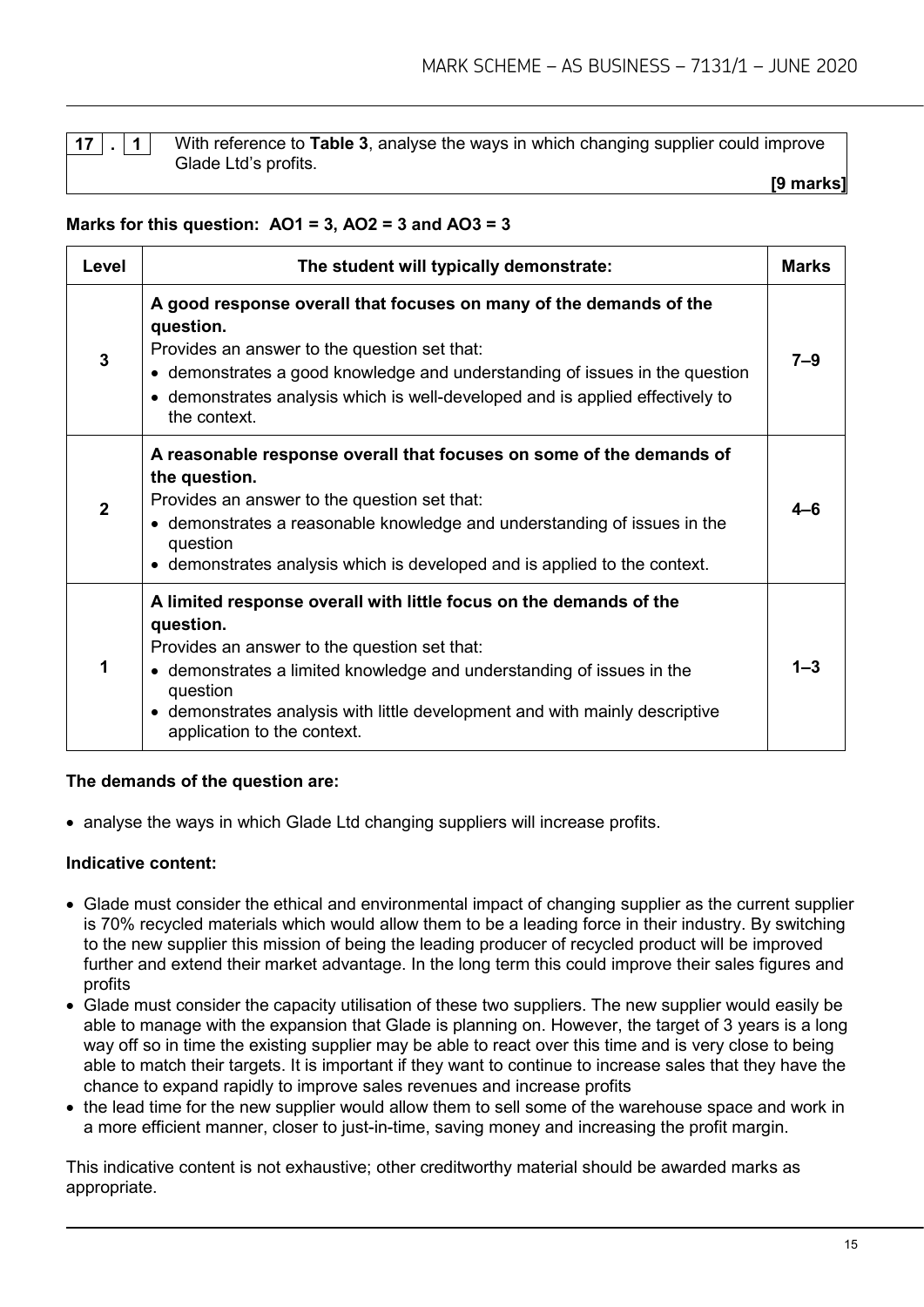**17 . 2** Mary is concerned about Glade Ltd's cashflow problems. Do you think an overdraft is the best way to deal with the company's long-term cashflow problems?

**[16 marks]**

# **Marks for this question: AO1 = 4, AO2 = 2, AO3 = 4 and AO4 = 6**

| Level                   | The student will typically demonstrate:                                                                                                                                                                                                                                                                                                                                                                                                                                                                                                                                                                                            |           |  |
|-------------------------|------------------------------------------------------------------------------------------------------------------------------------------------------------------------------------------------------------------------------------------------------------------------------------------------------------------------------------------------------------------------------------------------------------------------------------------------------------------------------------------------------------------------------------------------------------------------------------------------------------------------------------|-----------|--|
| 4                       | An excellent response overall that is fully focused on the demands of<br>the question.<br>Provides an answer to the question set that:<br>• demonstrates a depth and range of knowledge and understanding that is<br>precise and well selected in relation to issues in the question<br>• demonstrates analysis throughout which is well developed, is applied<br>effectively to the context and considers a balanced range of the issues in<br>the question<br>• makes judgements or provides solutions which are built effectively on<br>analysis, show balance and have a clear focus on the question as a whole<br>throughout. | $13 - 16$ |  |
| 3                       | A good response overall that focuses on many of the demands of the<br>question.<br>Provides an answer to the question set that:<br>• demonstrates a depth and range of knowledge and understanding of issues<br>in the question<br>• demonstrates analysis that is well-developed, applied effectively to the<br>context and considers a range of issues in the question<br>• makes judgements or provides solutions which are built on analysis, show<br>balance and address the question as a whole.                                                                                                                             | 9–12      |  |
| $\overline{\mathbf{2}}$ | A reasonable response overall that focuses on some of the demands of<br>the question.<br>Provides an answer to the question set that:<br>• demonstrates a limited knowledge and understanding of issues in the<br>question or a good knowledge and understanding of relatively few issues in<br>the question<br>• demonstrates analysis which is developed, applied to the context and<br>considers some of the issues in the question<br>• makes judgements or provides solutions which are built on analysis, but<br>lack balance and are not fully focused on the question as a whole.                                          | $5 - 8$   |  |
| 1                       | A limited response overall with little focus on the demands of the<br>question.<br>Provides an answer to the question set that:<br>• demonstrates a limited range and depth of knowledge and understanding<br>of issues in the question<br>• demonstrates analysis with little development, mainly descriptive<br>application to the context and considers a limited number of issues in the<br>question<br>• makes judgements or proposes solutions which have limited links to<br>analysis or limited focused on the question as a whole.                                                                                        |           |  |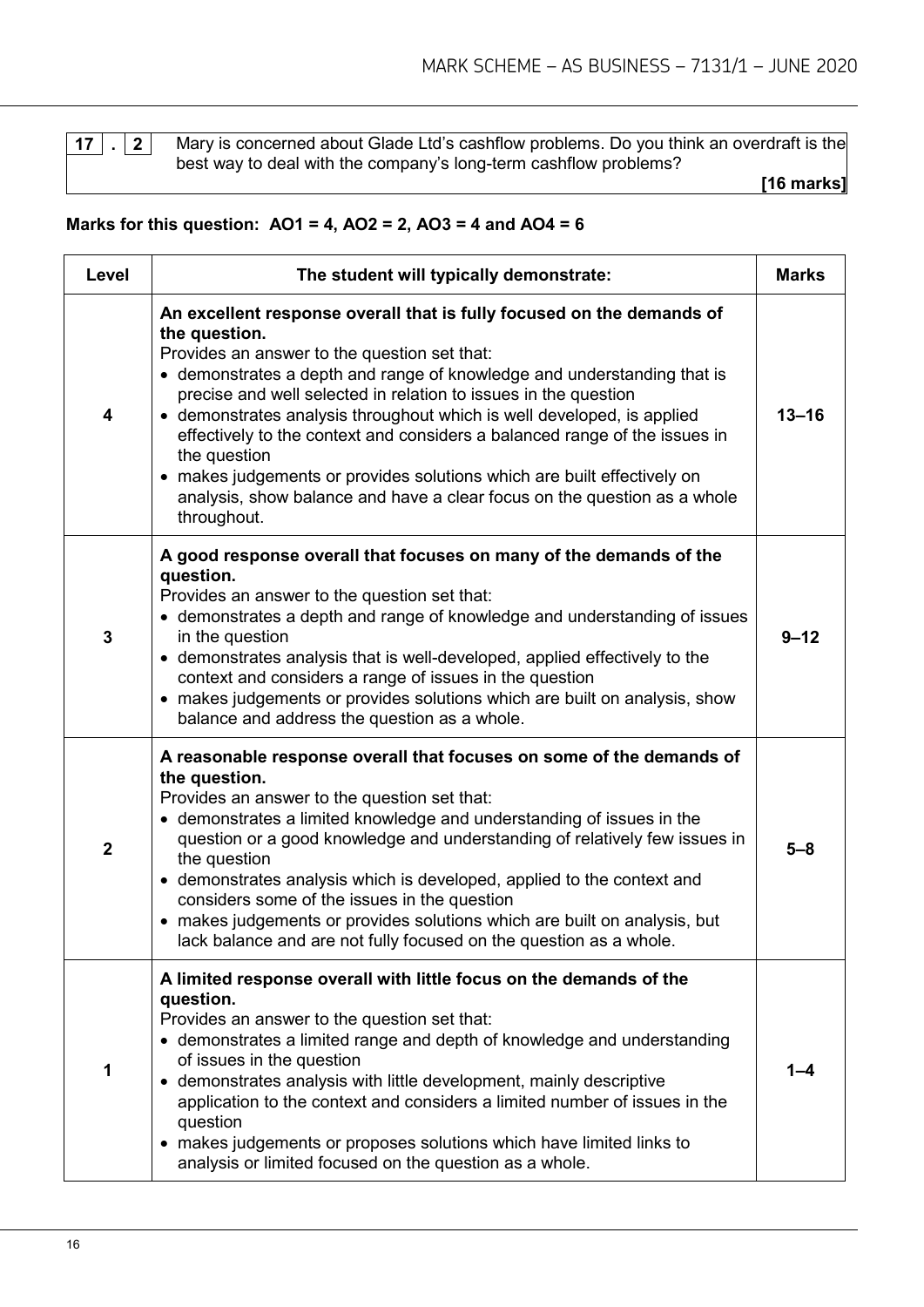# **The demands of the question are:**

• decide whether an overdraft is the best way of dealing with Glade's cashflow problems.

# **Indicative content:**

- the amount of cash required by Glade is short-term but there are clearly issues with the longer-term working capital in the business and their payments to suppliers and from customers
- the overdraft facility is approved and so funds would be easily obtained and interest rates are expected to fall so with a profitable business it is likely she can pay this overdraft back
- the interest rates are falling so Glade might be attracted by a cheap option of an overdraft
- there appears to be alternative options in the form of managing payables and receivables more effectively especially if the suppliers would allow longer for payment. However, a rival firm collects cash quicker by putting pressure on customers although customers do have a large amount of power
- debt factoring may be another alternative as it will instantly access the funds that are owed and it appears that recouping the full revenue amount is not essential given the urgency of getting production going
- longer-term the cashflow must be resolved and an overdraft may end them back at square one if they do not solve the receivables and payables issue.

# **Evaluation:**

On balance, Mary wants the business to continue production and expand in the long run so it is important that she solves the cashflow problems. However, with payment terms not currently optimal and many other options to solve the cashflow issues it would not seem prudent to take on short-term debt when simply delaying payments to suppliers might be easier and ease the issues in a clearly profitable business. This issue is one of long-term against short-term. The long-term issue of paying too quickly and allowing customers too long for credit must be resolved rather than just using a short-term overdraft to solve the problem.